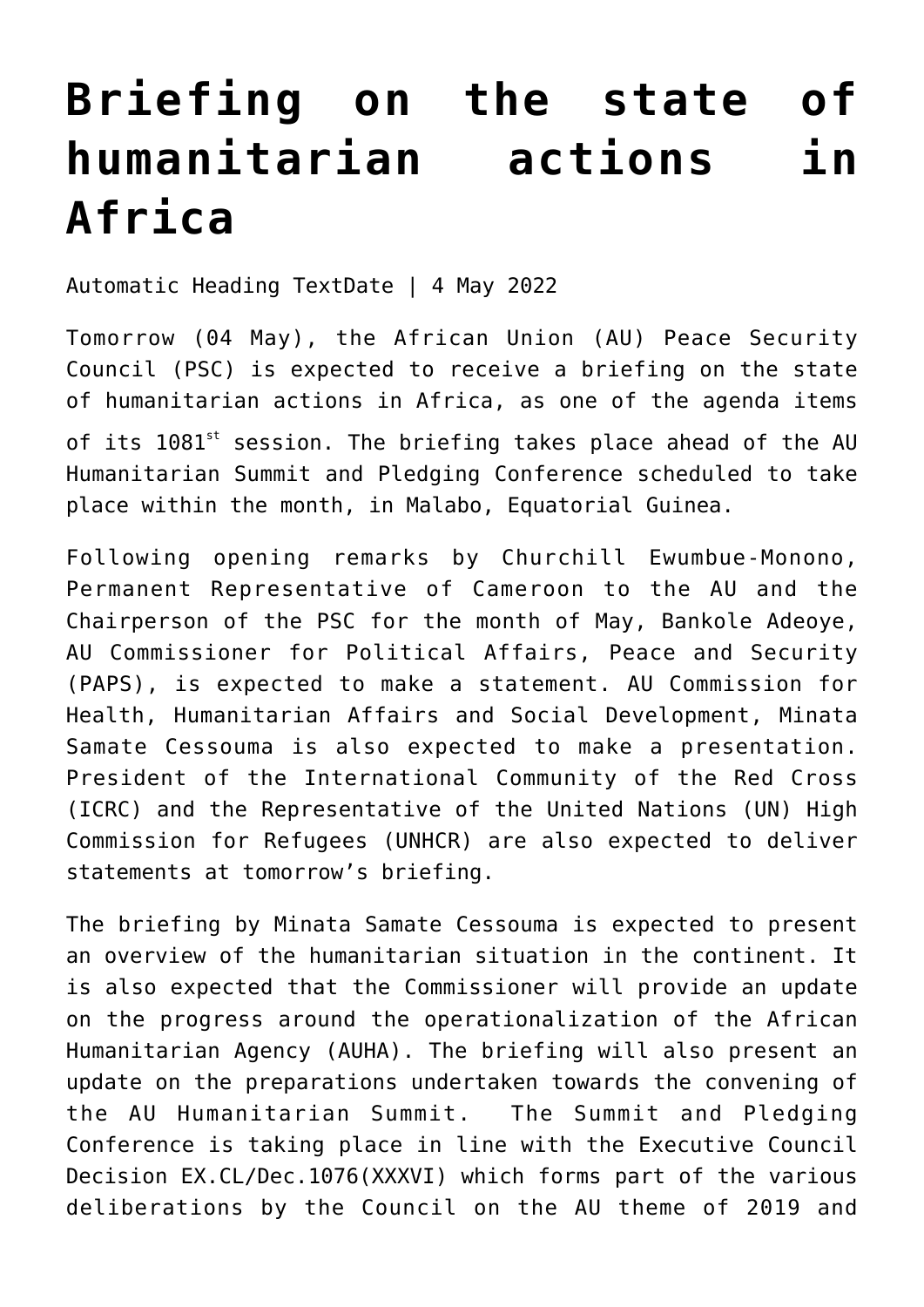humanitarian situation in Africa.

Across various regions of the continent, challenges to humanitarian action are increasingly becoming more and more complex with the need for humanitarian assistance rapidly increasing as capacity and access to aid show significant decline. In all of these regions, protracted and violent conflicts, drastic impacts of climate change, high food insecurity and extreme poverty as well as lack of good governance are some of the shared features characterising factors underlying the dire humanitarian crises. Moreover, as emphasised by Council at its previous session on the theme – the  $1044<sup>th</sup>$  meeting – civilians continue to be overwhelmingly impacted by the challenging context under which humanitarian action is availed in the continent. Tomorrow's briefing is expected to draw Council's attention to these challenges and

According to data provided by the UN Office for the Coordination of Humanitarian Affairs (OCHA), over 61 million people in west and central Africa will require humanitarian assistance and protection in 2022. In the Sahel region, about 14 million people are facing acute food insecurity with a 30% increase in displacement rate noted in the region throughout 2020 and 2021. In conflict affected countries of the central African region, particularly Central African Republic (CAR) and Democratic Republic of Congo (DRC), civilians are facing extreme protection crisis with high numbers of sexual and gender-based violence (SGBV) being reported.

provide key recommendations in addressing them.

In east Africa, OCHA has recorded 9.6 million internally displaced people (IDPs) and 4.7 million refugees and asylum seekers as of 2021. In the region, over 33.8 million people are estimated to be severely food insecure, while 12.8 million children are projected to be acutely malnourished. Ethiopia and South Sudan are particularly facing major food insecurity, with more than 400,000 people in Ethiopia and 100,000 people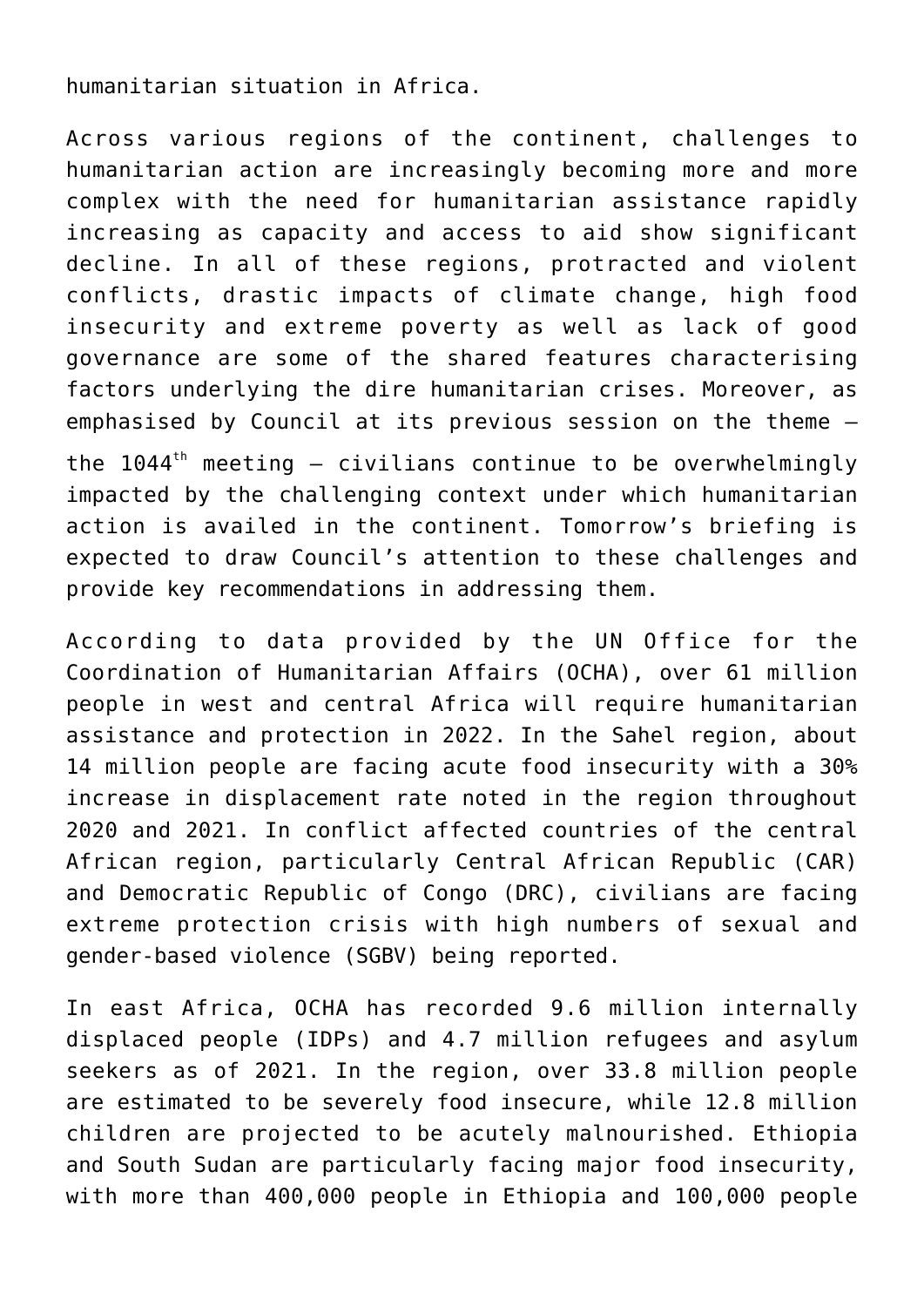in South Sudan and experiencing catastrophic food insecurity. SGBV and the use of rape as a weapon of war also remain major concerns in both countries.

Although relatively better, north and southern Africa also face considerable humanitarian challenges. In southern Africa, Tropical Storm Chalane (December 2020), Tropical Cyclone Eloise (January 2021), and Tropical Cyclone Emnati (February 2022) have affected the lives of hundreds of thousands of people. Some parts of the region are further affected by severe draught leaving thousands of people faced with catastrophic food insecurity. Moreover, in the restive Cabo Delgado province of Mozambique, violent attacks continue to affect civilians fuelling the displacement crisis. According to Armed Conflict Location & Event Data Project (ACLED) database, 34 violent events were reported in the province during February 2022, resulting in 77 reported fatalities and spiking the displacement rate.

In north Africa, Libya continues to be the country most affected by humanitarian challenges. Despite some notable decrease in the rate of displaced persons and success obtained in returning some of the IDPs to their areas of origin, access to essential goods and services is still an issue the populations continue to struggle with. In addition, the country continues to host over 500,000 migrants according to data recorded by IOM, a significant number of which are held in detention centres and living under dire circumstances. In that regard, it is worth recalling Council's call at its  $997<sup>th</sup>$ session addressing the situation in Libya, for Libyan authorities to ensure all detention centres/camps in the country are dismantled in order to mitigate vulnerabilities of refugees and migrants.

As the continent struggles with an acutely rising humanitarian crisis, national, regional and international response has unfortunately been constrained over the past couple of years,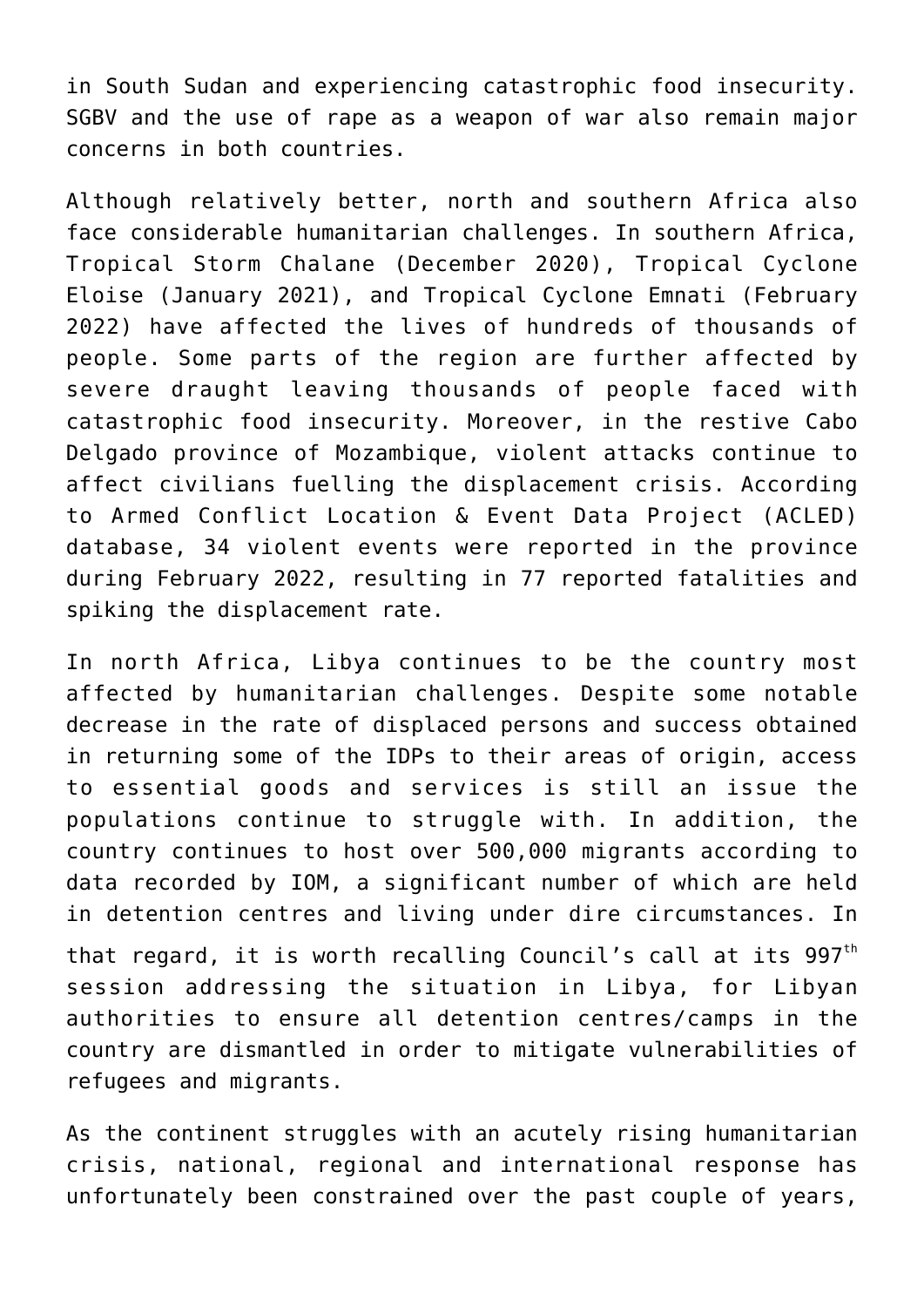due to the negative socio-economic impacts of Covid-19 pandemic. In African countries where resilience of populations has already been frustrated due to conflicts, economic shocks, natural disasters and weak national public health infrastructure and collapsing social services, the Covid-19 pandemic not only exacerbated the existing humanitarian crisis, but also became an impediment to the provision of humanitarian assistance. For instance, studies conducted on in-camp and urban-based refugees in Kenya demonstrate that measures taken to control the spread of the pandemic have had disproportionately negative impacts on employment rates of these refugees, particularly refugee women. With respect to that, Council's note at its  $921<sup>st</sup>$  session on the importance of ensuring part of the AU Covid-19 Response Fund is directed towards assisting refugees, IDPs, undocumented migrants and other vulnerable parts of society has been significant.

Another worrying trend in the continent that has been causing much concern among humanitarian actors is the diminishing commitment of belligerents to ensure humanitarian access for conflict affected civilian populations. At the 1022<sup>nd</sup> session of the PSC where Council was briefed by the ICRC, this issue formed part of the key concerns addressed and Council took note of the limited cooperation by national authorities to ensure access to populations in need of humanitarian assistance. Since that session, not much seems to have improved with civilian populations in various conflict affected countries remaining cut from accessing basic humanitarian assistance including food, medicine and lifesaving healthcare. In addition to reiterating the issue of limited humanitarian access, ICRC's President, Peter Maurer is expected to highlight in his briefing, the growing trend of attacks on medical personnel and facilities by parties to conflicts, either as a deliberate military strategy or due to lack of understanding of International Humanitarian Law (IHL) norms. It is also to be recalled that the PSC dedicated its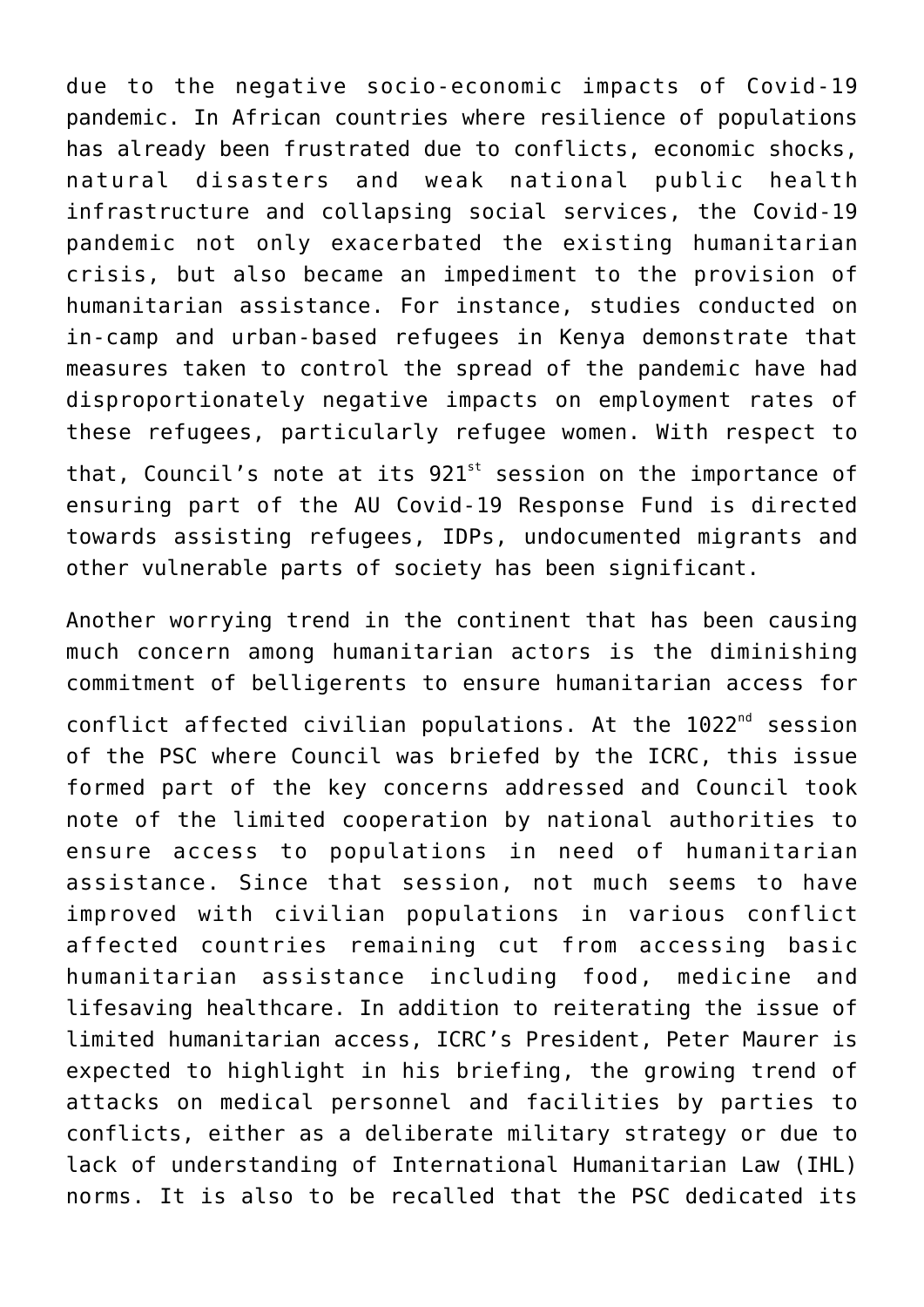$1044<sup>th</sup>$  session to the specific issue of "protection of medical facilities and personnel in armed conflict", where it took note of and condemned the increasing pattern of stigmatization and attacks against medical personnel and healthcare facilities in situations of armed conflict.

The use of unconventional means and methods of warfare, particularly the increasing use of improvised explosive devices (IEDs) has also been a major threat to civilians and their livestock, not only claiming thousands of civilian causalities, but also disrupting the main means of sustaining their livelihoods. Furthermore, the use of IEDs poses a specific challenge to humanitarian workers in the discharge of their duties and becomes a hindrance for the provision of much needed humanitarian services to populations in need.

Worse still, humanitarian response in the continent is likely to show further decline in the near future if the Russia-Ukraine war continues to escalate. Africa being heavily reliant on both of these countries for the import of essential food items including basic cereals and oil, the price shocks and disruptions to supply chains are already being felt. As African governments struggle to meet development and humanitarian needs under such circumstances, they may face further challenges due to cuts in humanitarian and development aids coming from funding partners such as the European Union (EU), who may be cornered towards re-prioritising and pulling humanitarian finances from other crises in order to meet growing needs in Ukraine.

Tomorrow's briefing serves the Council to reflect on these and other humanitarian challenges in the continent and to discuss ways forward for ensuring effective response and sustainable solutions to Africa's growing humanitarian needs, despite the existing difficulties. It also presents the opportunity to highlight some of the key areas of action and planning that need to be addressed at the coming AU Humanitarian Summit and